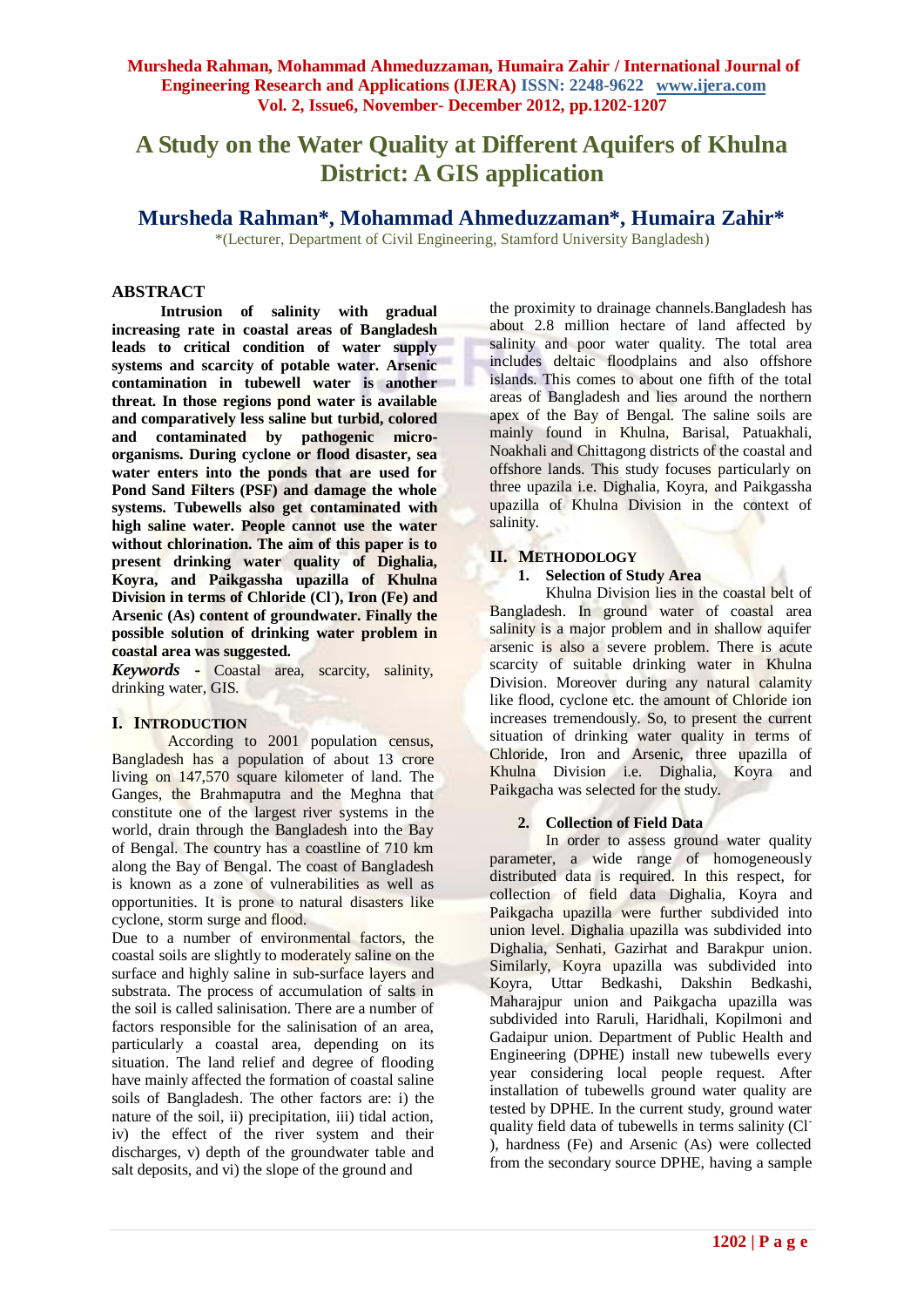size of 318 at union level during the year 2006- 2008.

Table 1: Summary of Collected Data

|                 | <b>Year 2006</b>           |                 |                      |          |
|-----------------|----------------------------|-----------------|----------------------|----------|
| <b>Upazilla</b> | Number<br>of Tube-<br>well | $Cl^-(mgI)$     | Fe $(\mathrm{mg/l})$ | As (ppb) |
| Dighalia        | 43                         | 298             | 0.62                 | < 01     |
| Koyra           | 33                         | 507             | .62                  | < 01     |
| Paickghacha     |                            |                 |                      |          |
| <b>Upazilla</b> | <b>Year 2007</b>           |                 |                      |          |
|                 | Number<br>of Tube-<br>well | $Cl^{r}$ (mg/l) | Fe (mg/l)            | As (ppb) |
| Dighalia        | 84                         | 485             | 0.61                 | 2.02     |
| Koyra           | 33                         | 590             | 1.54                 | 2.24     |
| Paickghacha     | 38                         | 726             | 2.42                 | 4.84     |
| <b>Upazilla</b> | <b>Year 2008</b>           |                 |                      |          |
|                 | Number<br>of Tube-<br>well | $Cl^{(mg/1)}$   | (mg/1)<br>E          | As (ppb) |
| Dighalia        | 23                         | 564             | 2.10                 | 2.52     |
| Koyra           | 34                         | 517             | 0.97                 | 4.88     |
| Paickghacha     | 30                         | 441             | 3.31                 | 16       |

#### **3. GIS Application**

Salinity intrusion analysis was performed using ArcGIS 9.2 software. For displaying and subsequent processing and enhancement of the salinity map, ArcGIS 9.2 is a proven instrument. Dighalia, Koyra and Paikgachha upazilla was carved out from the whole Khulna Division using the union boundary map of Khulna Division through ArcGIS 9.2. For figuring out the year wise salinity maps at union level of the three upazilla using GIS, following procedure was maintained sequentially

- Khulna Division map was digitized using the union shape file of Bangladesh.
- Dighalia, Koyra and Paikgachha Upazila were located in the Khulna Division shape file.
- Tube well salinity data for the selected upazillas were inputted in the shape file as attributes.
- Salinity condition of the three upazillas being considered for this study was represented by color shades in a map on year basis.

Potable water supply condition in the selected areas was identified.

## **III. ANALYSIS OF COLLECTED DATA**

Drinking water quality of Dighalia, Koyra and Paikgassha upazilla of Khulna Division in terms of Chloride (Cl<sup>-</sup>) Iron (Fe) and Arsenic (As) content were analyzed year wise. Average value of Chloride (Cl<sup>-</sup>), Iron (Fe) and Arsenic (As) were plotted against year.







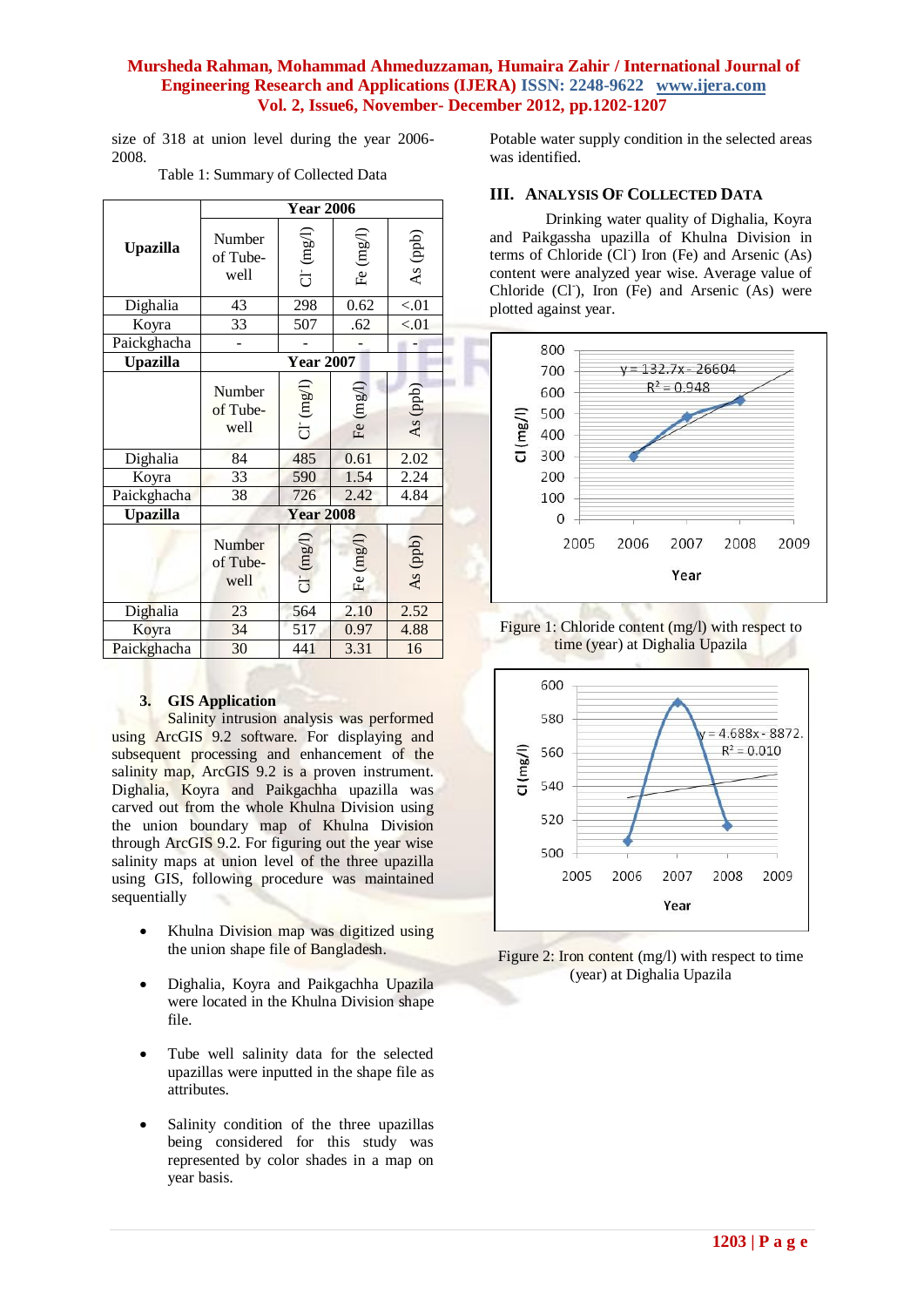









Figure 5: Iron content (mg/l) with respect to time (year) at Koyra Upazila



Figure 6: Arsenic content (ppb) with respect to time (year) at Koyra Upazila

In Dighalia upazilla, it was observed that, Chloride (Cl<sup>-</sup>) content in ground water is increasing day bay day (figure-1). Though Iron (Fe) content dropped in the year 2007 (figure-2), even than it has an increasing pattern of growth rate. In the base year (2006) Arsenic (As) content was below 0.01ppb (acceptable limit of drinking water quality in Bangladesh), but after that Arsenic content crossed the limit of drinking water quality with a trend of increasing growth rate (figure-3).

In Koyra upazilla, Chloride (Cl<sup>-</sup>) and Iron (Fe) content showed similar characteristics. Both Chloride and Iron content of ground water increased rapidly during the year 2007 (from the base year 2006) and then dropped in the year 2008 (figure-  $4 \& 5$ ). It can be noted that, among the three upazilla being considered for this study, Koyra upazilla is mostly exposed to the Bay of Bengal. Abrupt rise of Chloride and Iron content during the year 2007 in this upazilla may have the indication related to after effect of cyclone Sidr. Though there was a dropping characteristic observed in the year 2008 for Chlorine and Iron, it can be said that these two water quality parameter is increasing day by day as the trend of growth rate is increasing. On the other hand, Arsenic (As) content was again below 0.01ppb in the base year which shows the same increasing growth trend in the following years (figure-6). Found

In Paikgassha upazilla, only two year data was available (year 2007 & 2008). It was observed that, from the year 2007 to 2008, Chloride (Cl<sup>-</sup>) content decreased in this upazilla, whether Iron (Fe) content was increased. The most alarming situation observed in this upazilla was the tremendous increment of Arsenic (As) content in 2008. Average value of ground water Arsenic (As) was 4.41 ppb in 2007, which becomes 16 ppb in 2008.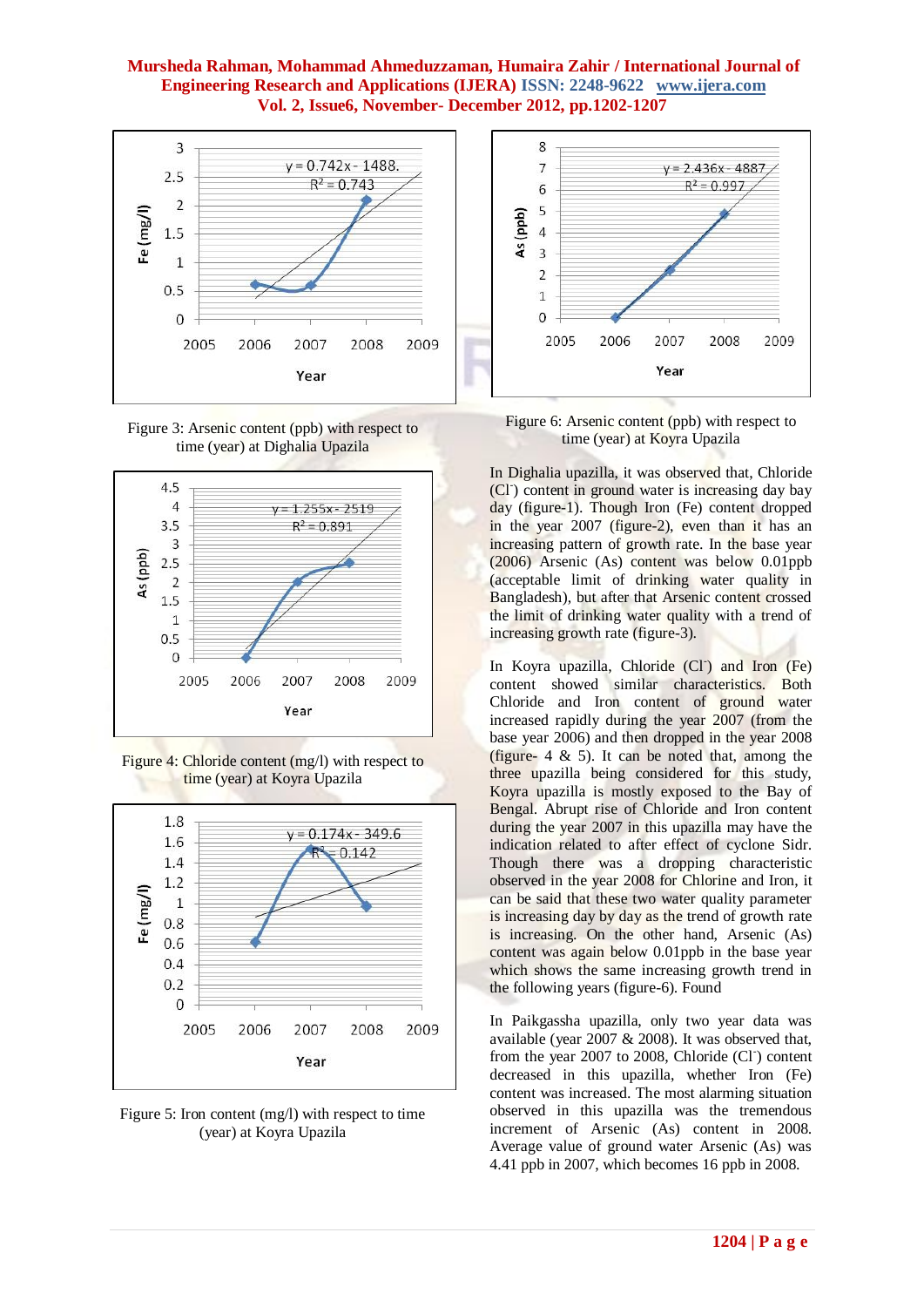#### **IV. YEAR WISE SALINITY MAP**

After performing salinity intrusion analysis using ArcGIS 9.2 software, salinity condition based on tube well data of Dighalia, Koyra and Paikgachha upazilla was represented by color shades in the upazilla map with respect to year.



Figure 7: Variation of salinity at different unions of Dighalia upazilla (year 2006)







Figure 9: Variation of salinity at different unions of Dighalia upazilla (year 2008)

From the GIS map, it has been seen that the salinity is increasing from year to year. Therefore it can be said that saline intrusion is continuous in Dighalia upazila. Tube well depth for the collected data varies from 130-300m. But there is no correlation found between tube well depth and salinity of tube well water.

Variation of salinity based on deep tube well data at different unions of Koyra upazila (2006, 2007 and 2008) are shown in the following figures.



Figure 10: Variation of salinity at different unions of Koyra upazilla (year 2006)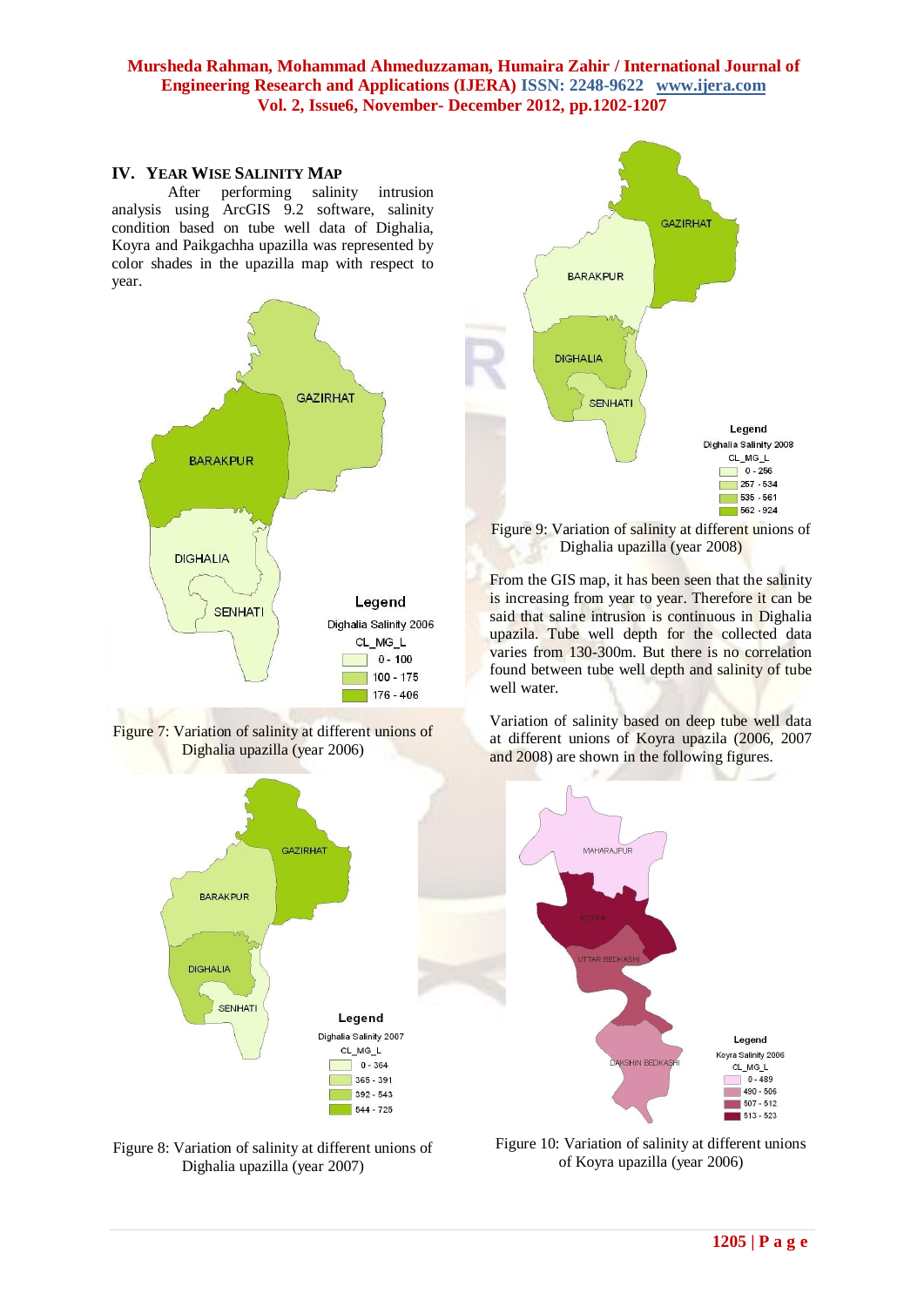

continuously from year to year like Dighalia upazila, and similarly, there is no correlation between tube well depth and salinity of tube well

water.

Figure 14: Variation of salinity at different unions of Paikgachha upazilla (year 2008)

 $1485 - 486$